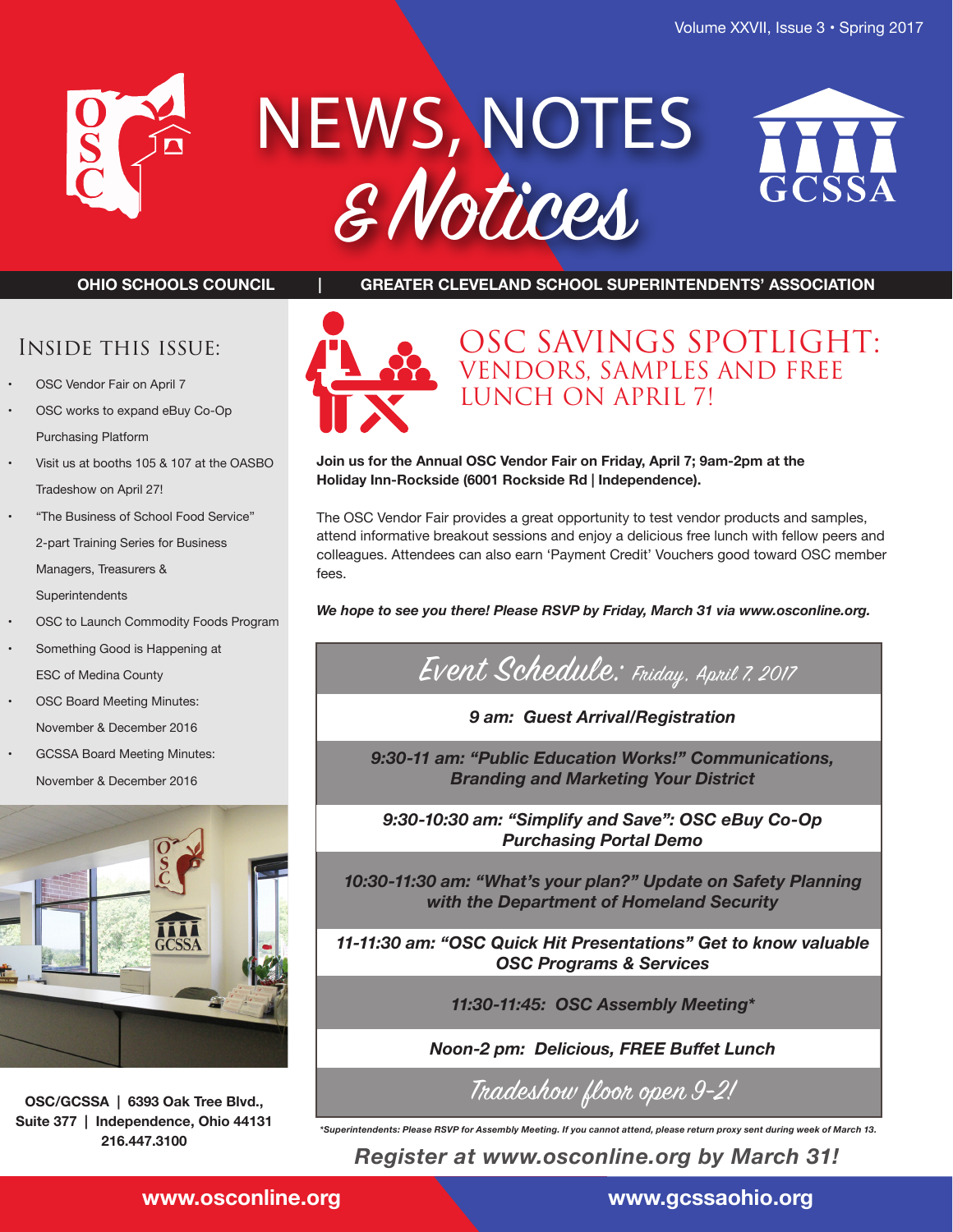## NEWS & EVENTS

### OSC WORKS TO EXPAND ebuy CO-OP **PURCHASING PLATFORM**



#### **New Vendors, Expanded Functionality and Capabilities on the Horizon**

The OSC eBuy Cooperative Purchasing Portal launched last November with highly-attended member demos and webinar sessions. After exploring district feedback and considerations, the OSC is happy to report expanded functionality and capabilities. A new "Free-Form" option, set to launch this spring, will allow districts to utilize the platform for contracted services, thus serving as a robust procurement tool which can integrate with district financial systems like USAS, MUNIS and SunGard.

In addition to this new feature, the OSC is working to expand vendor options as well as build in a "school rewards" program to encourage building-level participation.

Stay tuned for a webinar schedule to learn more about new features and updates!

#### *E-mail tperkins@osconline to set-up a demo today!*



## VISIT US AT BOOTHS 105 & 107 AT THE OASBO TRADESHOW ON APRIL 27!



Headed to the OASBO Trade Show this April? Stop by and visit us at booths 105 & 107 on Thursday, April 27, in the Battelle Grand Ballroom! We will be serving a delicious snack and showcasing our eBuy Co-Op Marketplace!

## "THE BUSINESS OF SCHOOL FOOD SERVICE" 2-PART TRAINING SERIES

**Presented by: Pisanick Partners, LLC**

Pisanick: Partners **Audience:** Business Managers, Treasurers, **Superintendents** 

**Topic:** "The Business of School Food Service"

*Date/Time: Tuesday, April 18 & Thursday, April 20***; 9 am-1 pm**

**Location:** ESC of Cuyahoga County; 6393 Oak Tree Blvd; Room F **Cost: \$20** (includes lunch for each session)

**Session Description:** OSC in partnership with Pisanick Partners, LLC present a collaborative information session for those administrators acting in the role of program administrator or SFA for the National School Meals Programs.

Gain knowledge on regulatory changes, annual compliance timelines and goals, along with best practice strategies to meet and exceed program goals. This session credits towards professional standard credit hours required by regulation for program oversight. *Register online: www.osconline.org.*



#### 2016-17 LEGAL SEMINAR SERIES **Presented by: Smith Peters Kalail Co., L.P.A**

**ATTORNEYS AT LAW** 

**• April 5, 2017 – 9-10 a.m. Webinar Wednesday**  *"What's New at the State Employment Relations Board?"*  Listen in to hear about SERB's latest developments related to public sector labor relations.

#### **• May 11, 2017 – 9:00 a.m. to 11:00 a.m.**

David Smith will present with Squires Patton Boggs at the Spring Legal Update Seminar.

**Location:** ESC of Cuyahoga County; 6393 Oak Tree Blvd.,

Independence, OH 44131.

*Register online: www.osconline.org.*

## OSC TO LAUNCH COMMODITY FOODS PROGRAM

OSC is working to expand services to assist member districts with using their federal entitlement dollars by obtaining bids, writing contracts for processed commodities, and/or helping direct entitlement funds to DOD (Department of Defense Fresh Fruit).

Additional program info and surveys will be circulated to schools to help determine specific commodities offered. For more information, please contact OSC Commodity Foods Consultant Kay Cook via kcook@osconline.org.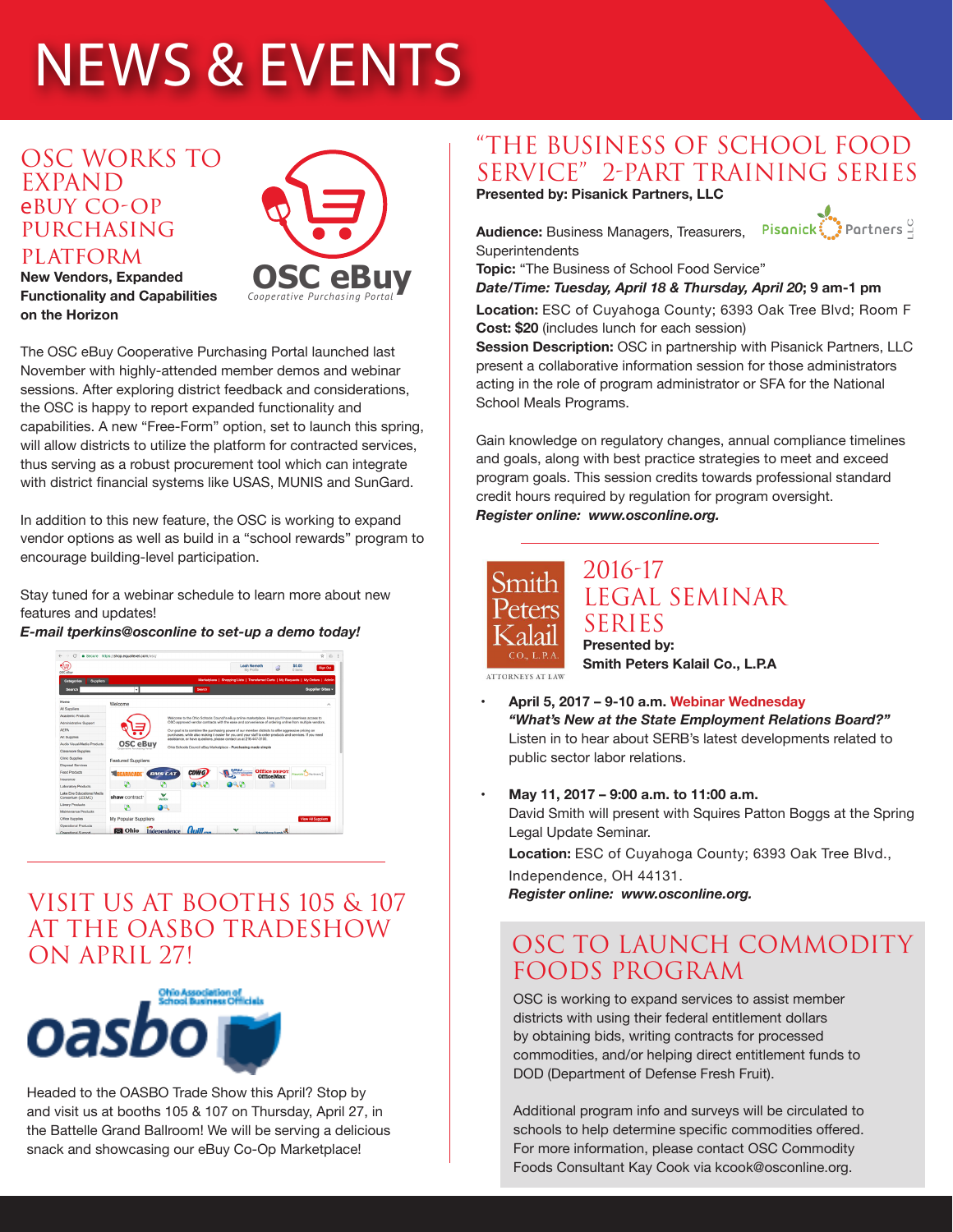## **GCSSA Events: APRIL (RESCHEDULED)** REGULAR IN-SERVICE MEETING **RESCHEDULED FROM JAN.**

**Friday, April 7; 9:30-11 am OSC 2017 Vendor Fair** Location: Holiday Inn - Rockside (6001 Rockside Rd) Independence Cost: FREE OSC Assembly Meeting at 11:30 am

#### "Public Education Works!" Communications, Branding and Marketing Your District

Presented by John Rubesich,Superintendent, Ashtabula County ESC



## **GCSSA Events: APRIL** ANNUAL SPRING SOCIAL

**Tuesday, April 25; 6:30 pm**

Location: Shoreby Club (40 Shoreby Drive, Bratenahl) Sponsors: Bricker & Eckler LLP, RBC Capital Markets & PSI Cost: \$35/person

*Register online: www.gcssaohio.org.*



*Special thanks to our Spring Social Sponsors:* 









## SOMETHING GOOD IS HAPPENING IN OUR SCHOOLS **By: William J. Koran Superintendent ESC of Medina County**

The mission statement of the Educational Service Center of Medina County (ESCMC) states, "The ESC of Medina County will be the leader in providing services and products that promote excellence in education." This statement is short and precise, but the staff of the ESC takes this mission seriously and consistently strives to provide valuable educational and support services to the school districts throughout Northeast Ohio who are served by the ESCMC. The ESC is committed to research and offers services that are high-quality and cost-effective for every district, continuously evaluating our level of service and exploring new avenues that will support and enhance our member districts.

The ESCMC is proud of the fact that we have been a provider of the Ohio Pre-Service Bus Driver Training Program since the inception of the statewide program in 1978. The Medina County program covers ten counties in Ohio that produce the most school bus drivers and van drivers in the state. During the 2015-16 school year our program consisted of 25 5-day classes where 977 school bus drivers were trained and 703 van drivers were certified. The purpose of the program is to ensure that all school bus drivers in Ohio are trained to meet all of the requirements as set by the Pupil Transportation Operation and Safety Rules. This program was recognized this past year as the School Bus Driver Training Program that ensures the highest level student safety in the United States.

Over the past several years the ESC has developed new programs that have become staples in our service offerings.

Once again, the Ohio Educators' Symposium will be offered for four days in June. The keynote speaker will be Dr. Sylvia Rimm, noted psychologist and gifted and talented children's advocate. This professional development opportunity for Ohio teachers and administrators will bring in top presenters from across Ohio who will conduct dozens of breakout sessions on gifted education, technology, diversity, and special needs. Two hours of graduate credit are available to participants through the University of Akron or Ashland University. Several hundred educators have participated in this offering over the past four years.

A new program that was launched this past August is "Project SEARCH." This is a one-year internship program for students with disabilities in their last year of high school. The goal for each student enrolled in the program is to achieve competitive employment in the private sector at the end of the program. Each student in the program participates in a rotation of three internships within the host business monitored and guided by instructors from the ESCMC. The partner-host company for this year's program is the Westfield Insurance Group.

The Educational Service Center of Medina County is proud of the accomplishments of our member districts , and the role ESC has played in assisting them in their endeavors. The ESCMC will continue to research and explore new or expanded services to meet the needs of our districts, their students and their teachers.